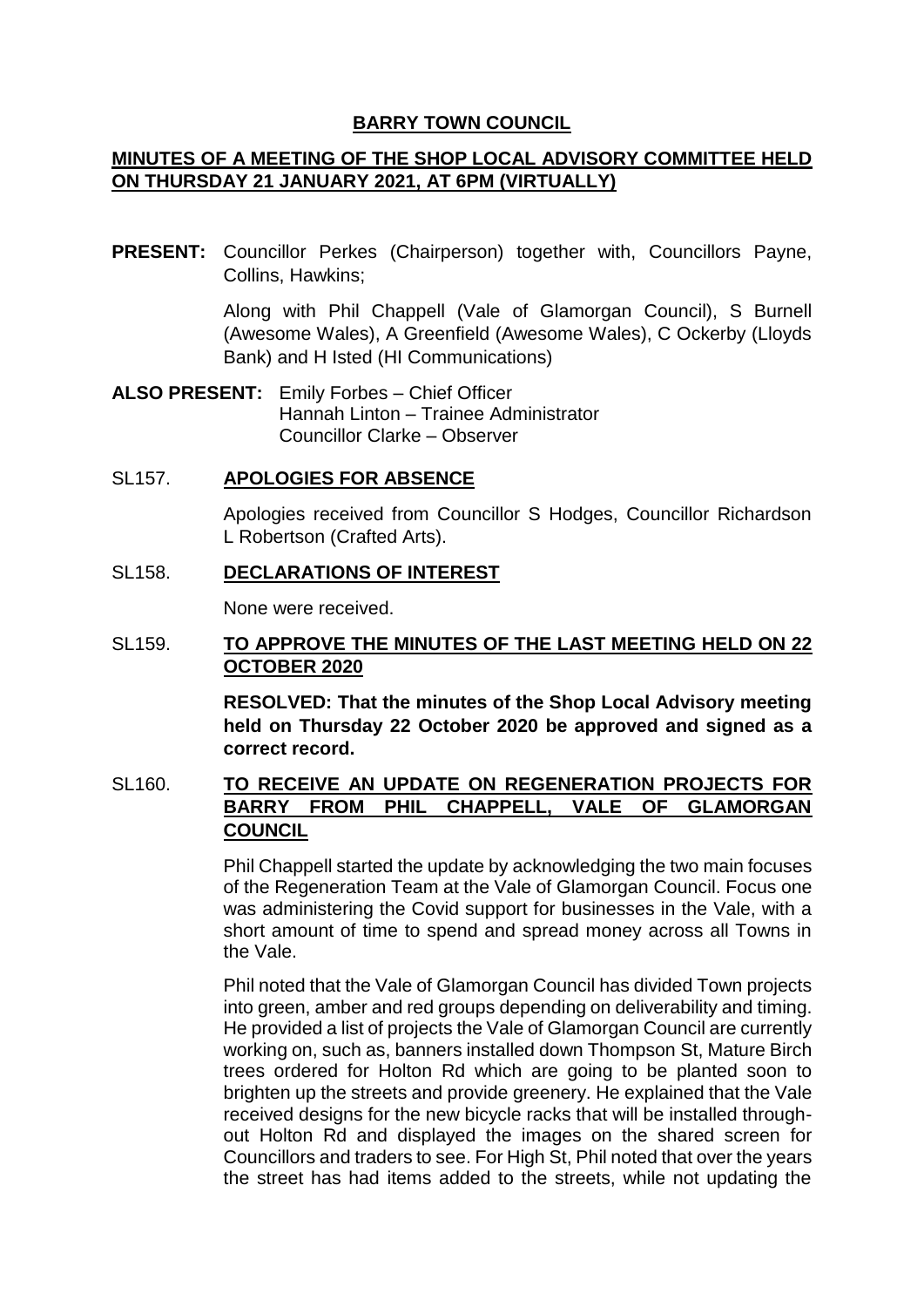existing infrastructure. He stated the plans for High St would be to declutter and replace with brighter ideas. For Central Park the Vale of Glamorgan Council received funding of £15,000 for an event space and updating the park with chess tables etc. In King Square the trees that have died would be replaced with new mature trees and the drop curbs will be tidied up. Phil advised that before the lockdown the Vale of Glamorgan Council had ideas of dividing up some of the bigger vacant units on Holton Rd to create smaller pop up shops or such like. The Vale also commissioned Urban Foundry to help with the 'meanwhile uses' of vacant shops projects which will be going forward in the spring, to use the spaces for more local activities, freelancers or entrepreneurs.

In regards to funding, Phil noted that the Vale of Glamorgan Council will inform traders of the new funding opportunities post 31 March. As for the Discretionary Funding, he informed the committee that there is around 2 million left for traders to apply for £2,000 grants, if they can show the loss of earnings.

He emphasised that he understands that there is a problem of new business owners slipping through the net due to their timescale of being open and their earnings.

The Chair asked if there were any plans on putting new infrastructure in High St and the other shopping areas around Barry.

Phil reiterated that for High St, they will be decluttering the street and tiding up areas. The Vale of Glamorgan Council will also be joining both Goodsheds and High St as one area to be marketed as a single destination for promotional reasons.

Phil also noted that he would like to rationalise the amount of railings around the shopping areas. Most of the High St area was in the Amber category for projects.

Phil advised that there was capital funding for projects in the Vale, but unfortunately there is a need for people to work on them.

Councillor Payne wanted to know what plans the Vale of Glamorgan Council had for the East end of Barry, such as; Main St and Vere St, additionally, Cllr Payne asked for clarity on where the bicycle racks will be placed and if any were to be erected in this area.

Phil advised that the plans only came through today, which he will send onto the Chief Officer to distribute. Also, once the green project focus is completed they will update the plans to focus on the other areas around Barry. Phil stated he would like to work with all Councillors in these areas to help with the projects at a local community level.

S Burnell from Awesome Wales queried whether the new bicycle racks will be installed just in King Square or spread around Holton Rd.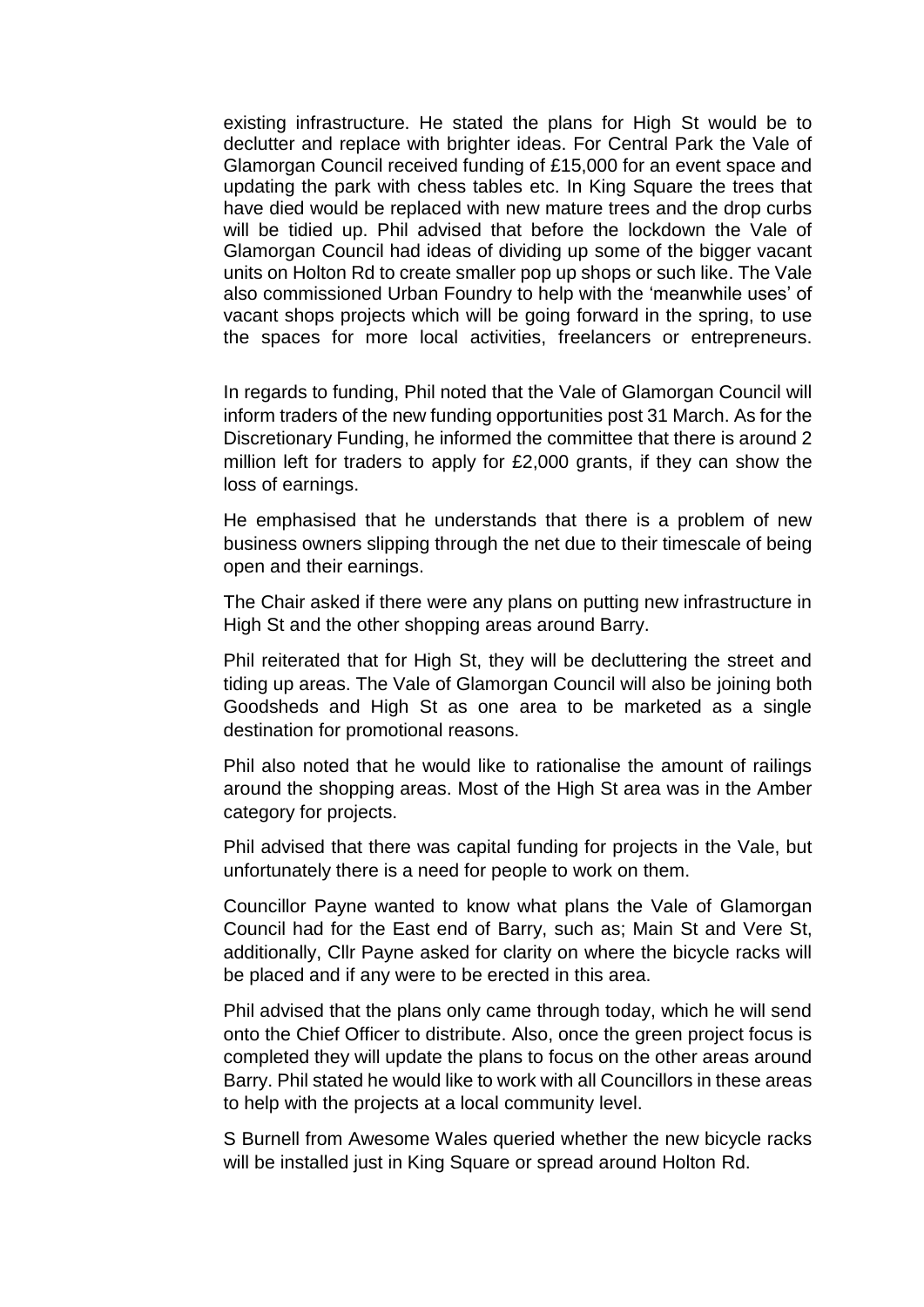It was confirmed that the bicycle racks will installed through-out Holton Rd, to include King Square and other areas.

The Chair wanted to point out that on a previous meeting with a traders forum, that Broad St felt neglected in regards to the Christmas Lights, compared to the areas around Goodsheds and High St and asked if there are plans to help these areas in the future.

Phil emphasised that amber and red projects will be the focus after the green project plans have been completed, and that the Vale of Glamorgan Council want to market these areas pointed out by the Chair, and start the project with signage to better advertise the areas.

The Chair required information in regards to the planters Barry Town Council paid for previously and where the new trees and greenery will be placed amongst them.

Phil advised that the current planters will stay in their new place on the Square and the Vale will be working on how to help declutter the areas.

The Chair also wanted to know what plans the Vale had for the Basset area, and noted that it would be a good idea to spread the bicycle racks.

It was noted the area would be under the umbrella with Holton Rd and King Square and the Vale want to spread the structures around. Phil also wanted input from all so there can be a bank of projects prepared ready for funding in the future.

The Chair thanked Phil Chappell for his time and the update he gave the committee.

Phil Chappell left the meeting.

#### SL161. **TO RECEIVE FEEDBACK FROM THE CARDIFF CAPITAL REGION TOWN CENTRE ACTION GROUP (CHIEF OFFICER)**

The Chief officer informed the committee she attended a meeting of a group set up by the Welsh Government which are looking into transforming town centers across Wales. The Chief Officer noted they discussed the issues the potential of new revenue funding which a policy currently under development. The officer noted that the funding was set at only 3 million for the whole of Wales, with the three major points being; a Smart Town and digitalization of town centers, Bespoke Support which would be direct grants for businesses to invest or commit to a town center and lastly the Town Centre Fund for updating businesses. The officer also talked about Freelancers and creating multi-use hubs in the Town Centre which Welsh Government seem keen on.

The Chair stated that including Creative Wales to help regenerate town centers would be a good idea, and wanted thoughts from the committee on how they feel communities can help regenerate Town Centers. The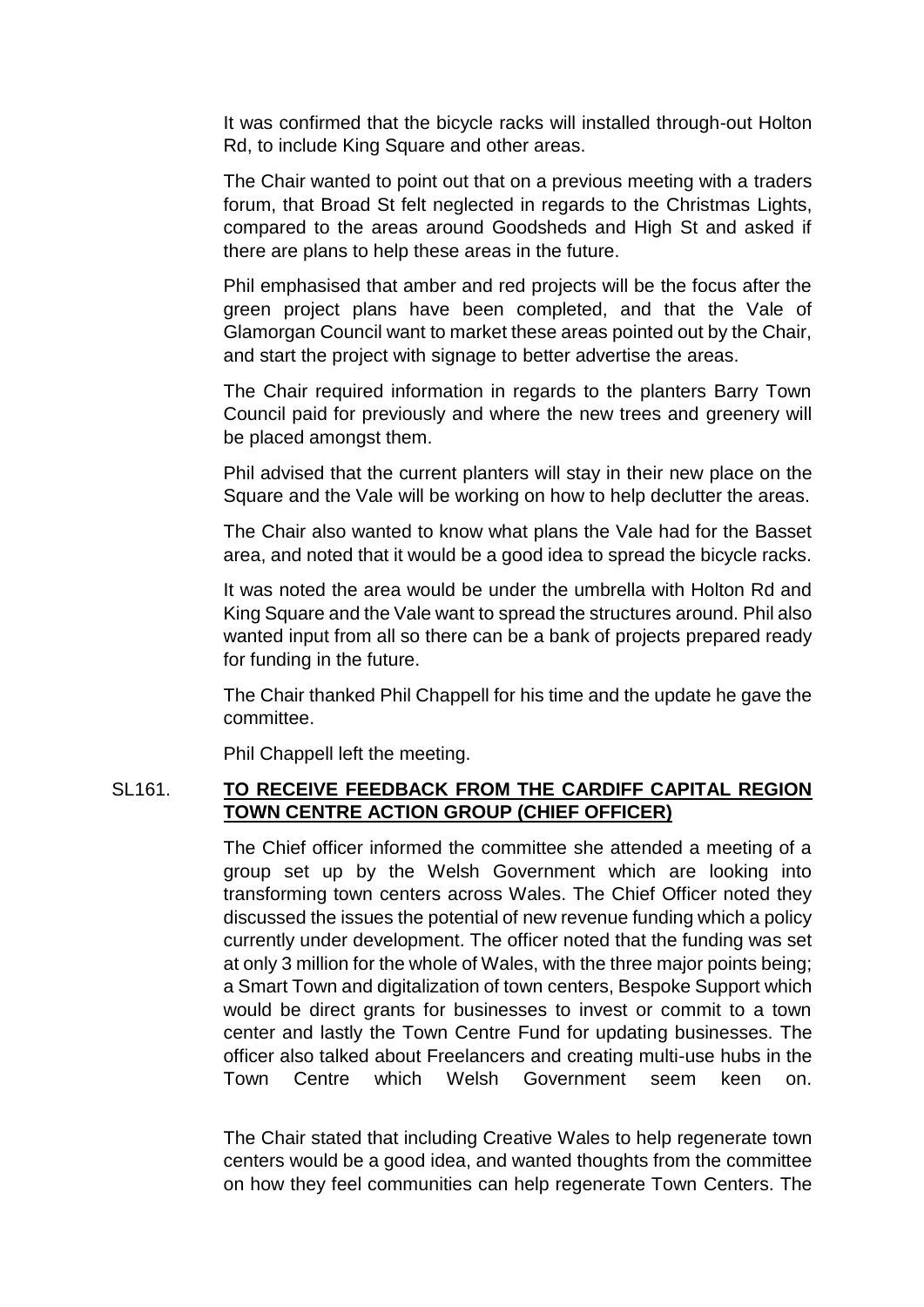Chief Officer also noted that a representative from Creative Wales would be attending future meeting and the Welsh Government are keen to work together with communities.

The Chair wanted to know how often the group is scheduled to meet which was confirmed as quarterly.

The Chair agreed that the idea of splitting units in the Town Centre is a good idea and useful to include creative businesses and people in the buildings.

The Chief Officer concurred that the building could be a meanwhile space, co-working environment and a trendy space to have in the Town Centre to attract new small businesses and she would explore this further.

# SL162. **TO DISCUSS TRADER'S REFLECTIONS AND FEEDBACK FROM THE CHRISTMAS PERIOD AND BRING ANY ISSUES TO THE COMMITTEE'S ATTENTION**

The Chair offered Stuart Burnell from Awesome Wales to start the discussion.

S Burnell wanted a follow up on the competitions that were planned around Christmas, and wanted confirmation on whether they were completed and the prizes given out.

The Chair informed that the competitions couldn't go ahead with the lockdown restrictions, and the Council could not encourage local residents to walk around. The Chair noted that 23 businesses in both High St and Holton Rd were happy to be included in the competitions, so going forward we know which businesses to contact for future projects.

H Isted from HI Communications noted she had a lot of feedback on the competitions, which were that it was that the competitions were mainly targeted to High St and Holton Rd, also that the BroRadio advertisements again were directed to these areas. In regards to the competitions H Isted noted that it took a long time to get it organised and it therefore missed the ideal advertising period.

C Ockerby from Lloyds Bank reported that customers enjoyed the speakers around Holton Rd and expressed they were a nice touch for the Christmas period, and also noted that they liked the small Christmas trees back on the shop fronts.

The Chair agreed that the competitions needed better planning and noted that they should start planning for next year's competitions in November.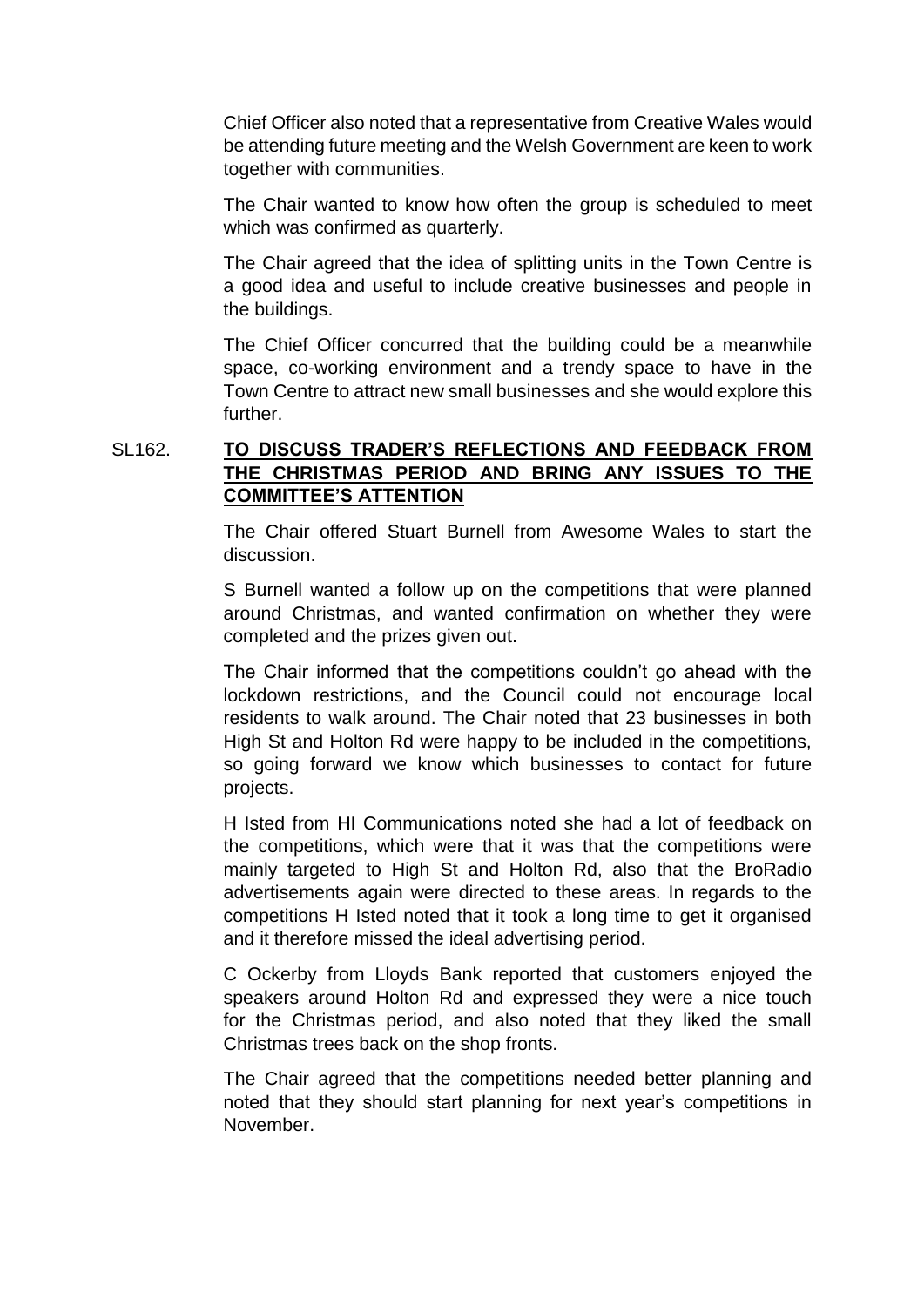### SL163. **BUDGET MONITORING REPORT TO 31 DECEMBER 2020 AND FORWARD PLANNING**

The Chief Officer started the discussion with the Shop Local expenditure report of 2020/21, with the budget of £10,000 for Shop Local and an additional £4,000 repurposed from Covid-19 Funding.

The committee is underspent by £5,000 and the Chief Officer noted that funds within the Council do not roll over and will go back into reserves if not spent, which may hinder the budget request going forward of £15,000 for the Shop Local Advisory committee. The Chief Officer asked the committee if the remaining £5,000 is likely to be spent by March 31 2021 and what the ambitions were.

Councillor Collins suggested the remaining £5,000 be put towards grants for traders/businesses around Barry, continuing from the previous grant which ended in November.

Councillor Payne recommended that remaining £5,000 be spent on our social media as going forward the Council and Community will need more help around this.

S Burnell noted that the digital space needs a big push and suggested a one stop shop for people to see what is available and going on throughout Barry, further than a directory which can go into more detail.

The Chair recommended finding quotes and information on how much money a virtual one stop shop or website like this would cost and the timescale of a project like this.

Councillor Payne suggested creating a workshop for local traders to attend to help them going forward using social media.

H Isted noted that she ran a social media course which she can adapt to conduct over Zoom, and also pointed out that she will be able to help create an online space which wouldn't take up the whole budget remaining. H Isted reported in regards to freelancers there is no space on Holton Rd to work, and suggested creating opportunities for freelancers.

The Chair deliberated if the committee had enough time to complete any tendering processes and recommendations.

The Chief Officer explained due to the small budget the committee would require three quotes to move forward which officers could oversee with the Chair. The Chief Officer also stated the next meeting of Finance would be held on February  $8<sup>th</sup>$ , and recommendations can go forward to that meeting.

H Isted stated that she would be happy to put ideas, rough costings and a timescale together to put forward.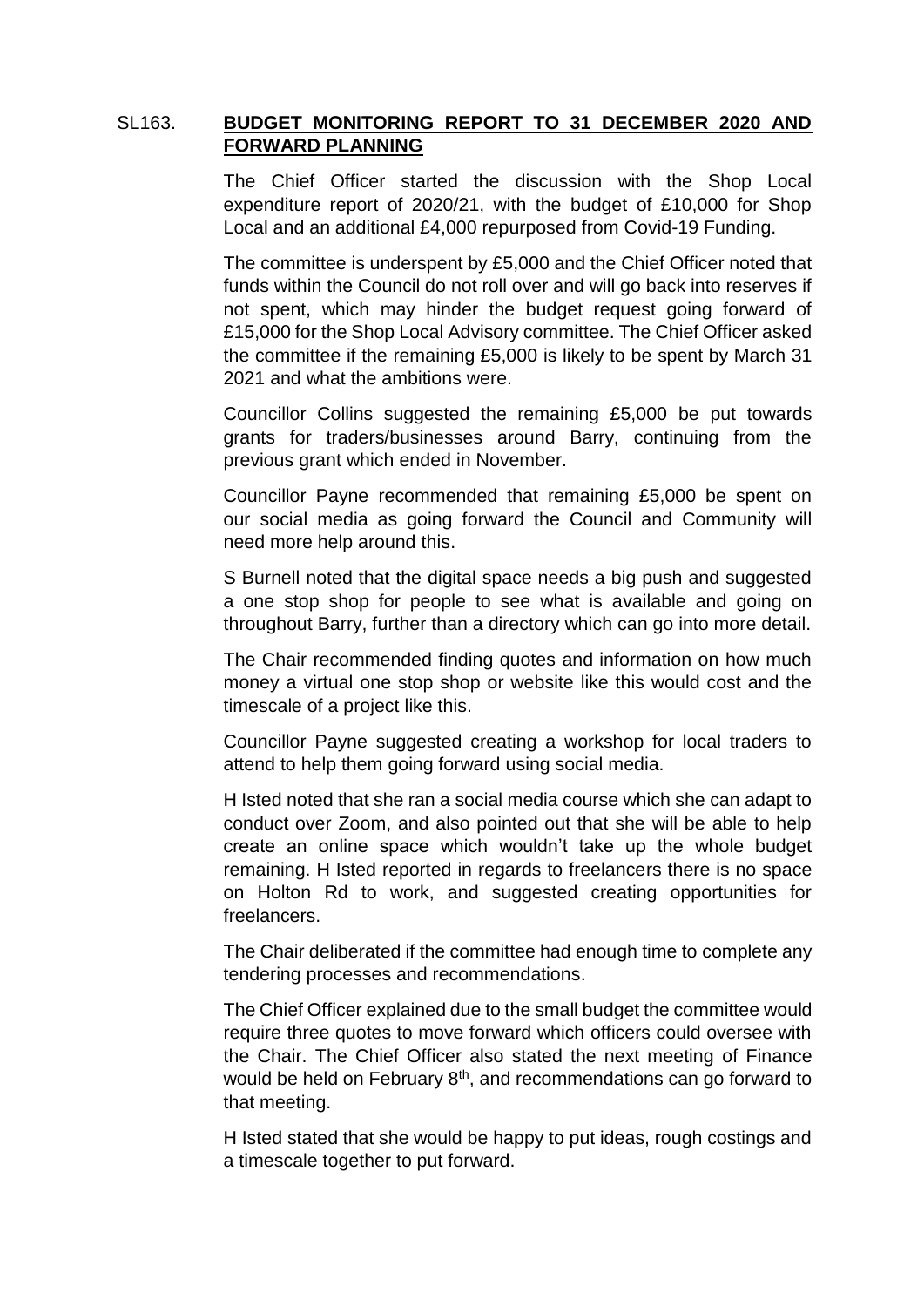The Chair concurred that it would be a great idea and could potentially package it together with the ideas recommended by the committee. The Chair also noted that with the good responses from the speakers throughout High St and Holton Rd over Christmas, would it be a good idea to continue this on Saturdays and if so, what would be the cost. The Chair also suggested creating masks and hand sanitisers with the Shop Local logo, and creating a sub-committee to look through all suggestions.

The Chief Officer stated a sub-committee would be needed to discuss this in more detail and then an Extraordinary meeting of the Shop Local Committee in order to put forward recommendations to Finance or Full Council.

The Chair suggested this to happen before the Full Council meeting which is being held on February 22<sup>nd</sup>.

The Chief Officer confirmed that if the Extraordinary meeting can be held before the 22<sup>nd</sup> Feb, then a paper of the recommendations can be put forward to Full Council to approve expenditure

Councillor Clarke wanted to raise that the £5,000 could be used to help the youth in the community, with courses that can develop skills and potentially help with creating the one stop shop website with young people helping to organise and run it.

The Chair agreed that involving young people in the community to help produce the website would be a good idea.

The Chair asked for volunteers for the Sub-Committee which include, S Burnell, H Isted, Councillors Payne and Drake.

The Chief Officer listed dates available for the meeting as February 8<sup>th</sup> at 6pm and February 11<sup>th</sup> at any time and concluded that the volunteers would need to meet before the dates provided.

The committee agreed to hold the Extraordinary meeting of Shop Local on February 8<sup>th</sup> at 6pm.

C Ockerby wanted to query who decides what information is published on the Shop Local Facebook page.

H Isted confirmed that she advertises the post from traders on the Shop Local Facebook page who either post on their pages or who send information over to the page. H Isted noted she is happy to share more if she receives information from the traders.

The Chair suggested providing the list of traders working with the Council for competitions to help advertise them, and if shops are open over the Easter period use the money which was put aside for the Christmas Competitions for this.